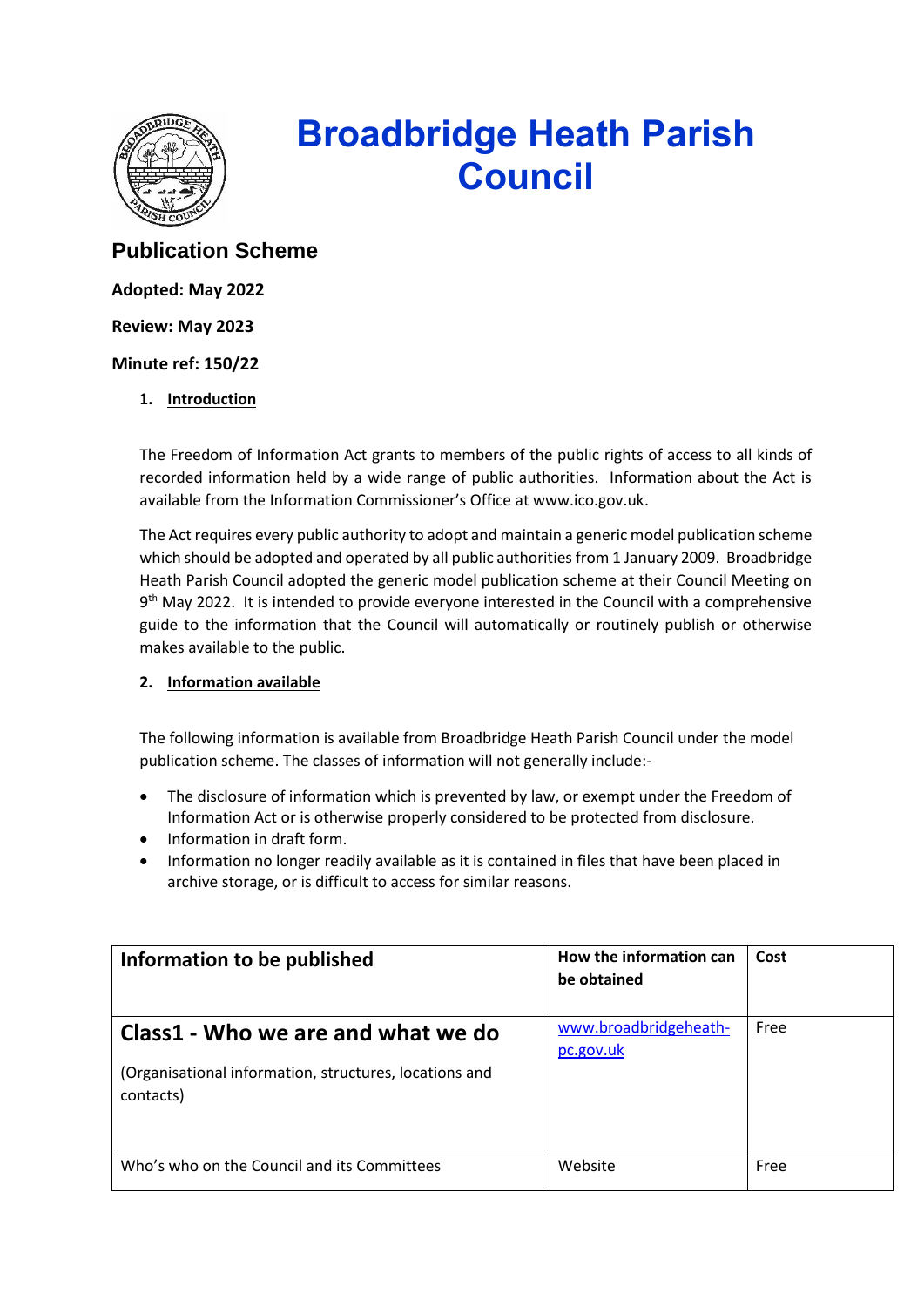| <b>Contact details for Parish Clerk and Council members</b> | Website        | Free            |
|-------------------------------------------------------------|----------------|-----------------|
| (named contacts where possible with telephone number        |                |                 |
| and email address (if used))                                |                |                 |
| Location of main Council office and accessibility details   | Website        | Free            |
| Staffing structure                                          | Clerk          | Free            |
|                                                             |                |                 |
| Class 2 - What we spend and how we                          | <b>Clerk</b>   | See schedule of |
| spend it                                                    |                | charges         |
| (Financial information relating to projected and actual     |                |                 |
| income and expenditure, procurement, contracts and          |                |                 |
| financial audit)                                            |                |                 |
|                                                             |                |                 |
| Annual return form and report by auditor                    | Clerk          | See schedule of |
|                                                             |                | charges         |
| <b>Finalised budget</b>                                     | Website        | Free            |
| Precept                                                     | Website        | Free            |
| <b>Borrowing Approval letter</b>                            | Clerk          | See schedule of |
|                                                             |                | charges         |
| <b>Financial Standing Orders and Regulations</b>            | Website        | Free            |
| Grants given and received                                   | Clerk          | See schedule of |
|                                                             |                | charges         |
| List of current contracts awarded and value of contract     | Clerk          | See schedule of |
|                                                             |                | charges         |
|                                                             |                |                 |
| Members' allowances and expenses                            | Clerk          | See schedule of |
|                                                             |                | charges         |
|                                                             |                |                 |
| Class 3 – What our priorities are and                       |                |                 |
| how we are doing                                            |                |                 |
| (Strategies and plans, performance indicators, audits,      |                |                 |
| inspections and reviews)                                    |                |                 |
|                                                             |                |                 |
| Parish Plan (current and previous year as a minimum)        | Not applicable |                 |
| Annual Report to Parish or Community Meeting (current       | Clerk          | See schedule of |
| and previous year as a minimum)                             |                | charges         |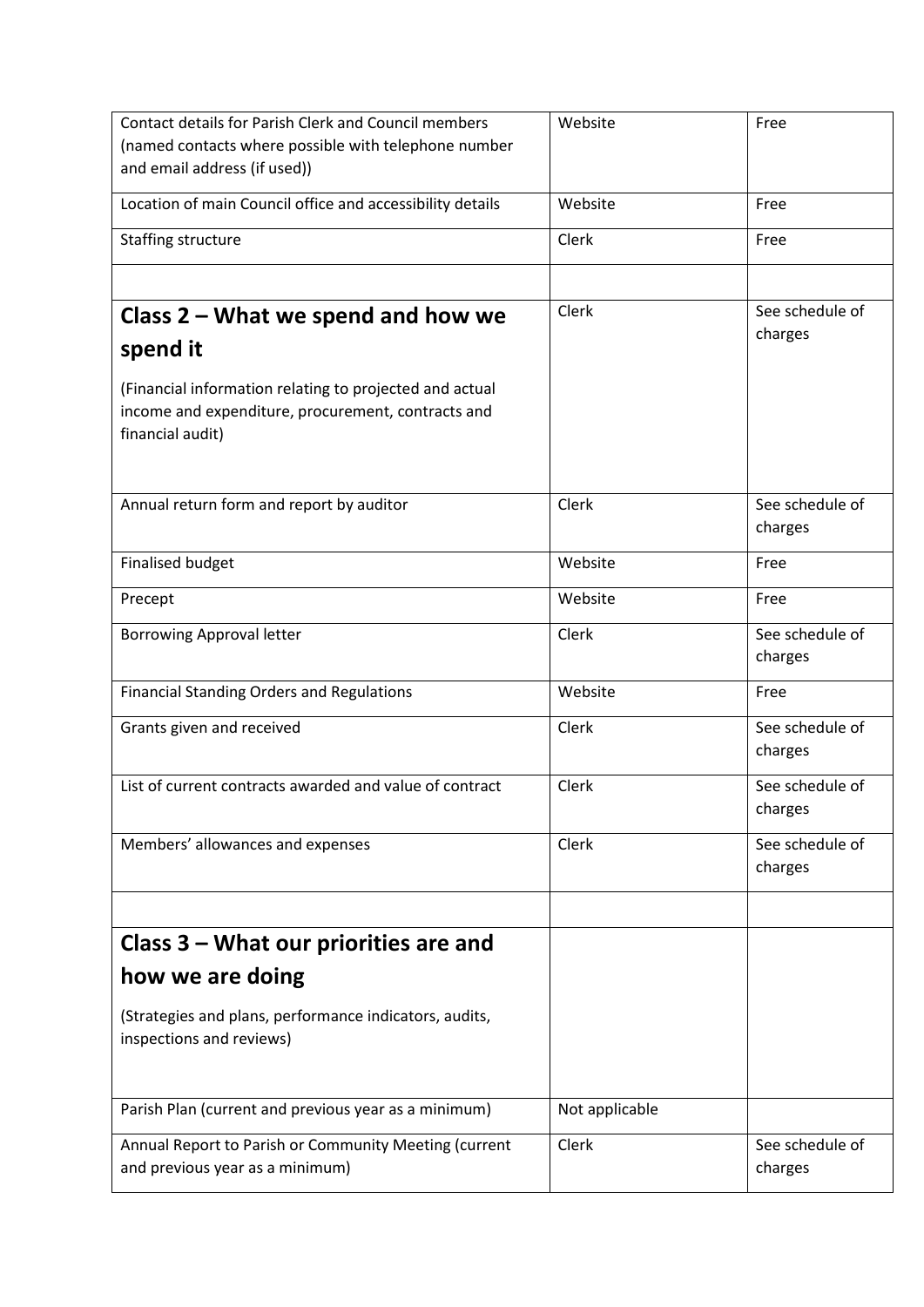| <b>Quality status</b>                                                                                                              | Clerk                                                                           | Free                       |
|------------------------------------------------------------------------------------------------------------------------------------|---------------------------------------------------------------------------------|----------------------------|
| Local charters drawn up in accordance with DCLG guidelines                                                                         | Clerk                                                                           | See schedule of<br>charges |
|                                                                                                                                    |                                                                                 |                            |
| Class 4 – How we make decisions                                                                                                    |                                                                                 |                            |
| (Decision making processes and records of decisions)                                                                               |                                                                                 |                            |
| Current and previous council year as a minimum                                                                                     |                                                                                 |                            |
| Timetable of meetings (Council and any committee/sub-<br>committee meetings and parish meetings)                                   | Website;<br>Full council meetings on<br>first Monday of every<br>calendar month | Free                       |
| Agendas of meetings (as above)                                                                                                     | Noticeboard; Website                                                            | Free                       |
| Minutes of meetings (as above) $-$ n.b. this will exclude<br>information that is properly regarded as private to the meeting.      | Website                                                                         | Free                       |
| Reports presented to council meetings - n.b. this will exclude<br>information that is properly regarded as private to the meeting. | Website                                                                         | Free                       |
| Responses to consultation papers                                                                                                   | Clerk                                                                           | See schedule of<br>charges |
| Responses to planning applications                                                                                                 | Clerk                                                                           | See schedule of<br>charges |
| Bye-laws                                                                                                                           | Clerk                                                                           | See schedule of<br>charges |
| Class $5 -$ Our policies and procedures                                                                                            |                                                                                 |                            |
| (Current written protocols, policies and procedures for<br>delivering our services and responsibilities)                           |                                                                                 |                            |
| Most of this information is available on the website.                                                                              |                                                                                 |                            |
| Policies and procedures for the conduct of council business:                                                                       | Clerk                                                                           | See schedule of<br>charges |
| Procedural standing orders                                                                                                         |                                                                                 |                            |
| Committee and sub-committee terms of reference                                                                                     |                                                                                 |                            |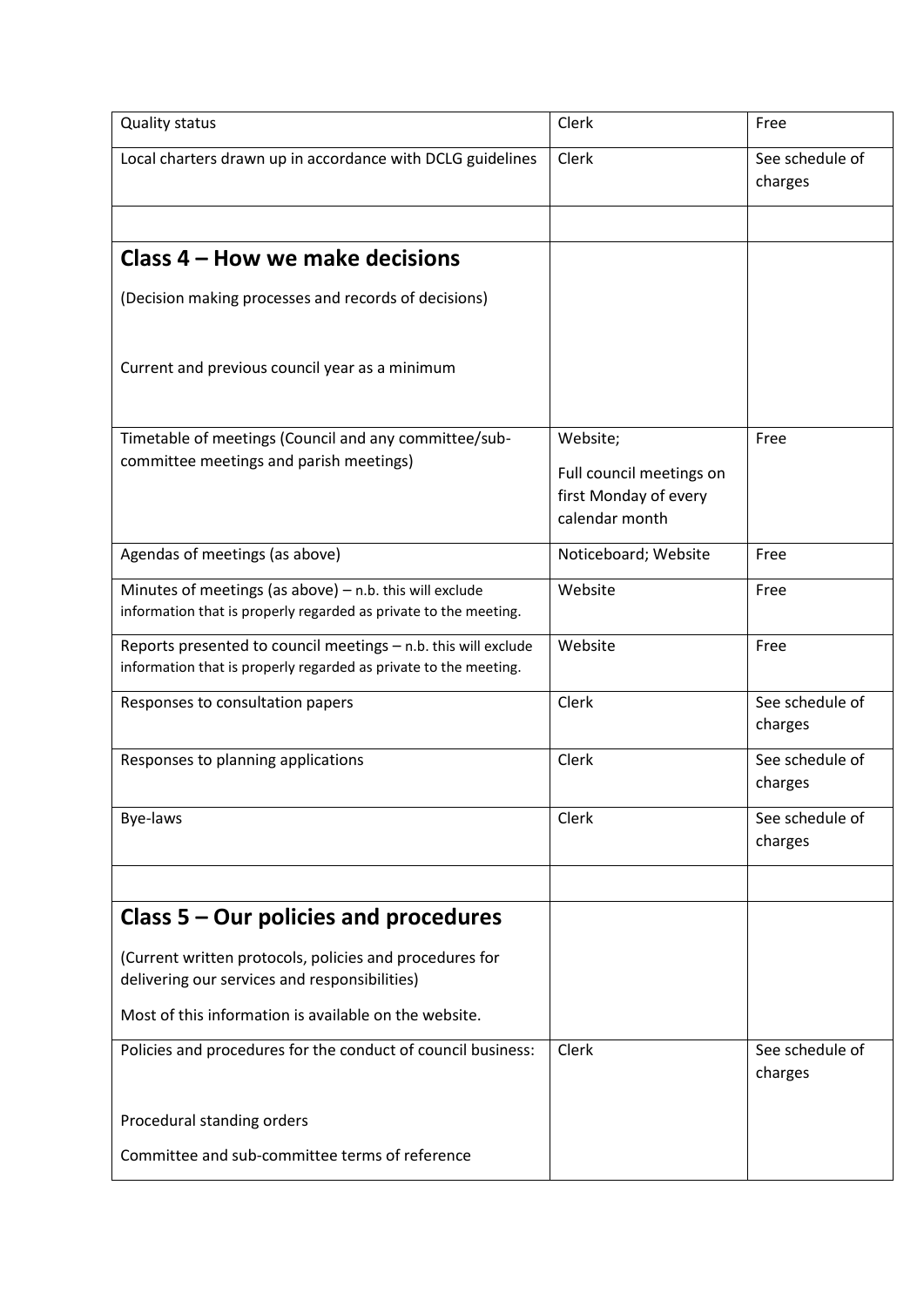| Delegated authority in respect of officers                                                                        |                                              |                            |
|-------------------------------------------------------------------------------------------------------------------|----------------------------------------------|----------------------------|
| Code of Conduct                                                                                                   |                                              |                            |
| Policy statements                                                                                                 |                                              |                            |
| Policies and procedures for the provision of services and<br>about the employment of staff:                       | Clerk                                        | See schedule of            |
|                                                                                                                   |                                              | charges                    |
| Internal instructions to staff and policies relating to the<br>delivery of services                               |                                              |                            |
| Equality and diversity policy                                                                                     |                                              |                            |
| Health and safety policy                                                                                          |                                              |                            |
| Recruitment policies (including current vacancies)                                                                |                                              |                            |
| Policies and procedures for handling requests for<br>information                                                  |                                              |                            |
| Complaints procedures (including those covering requests<br>for information and operating the publication scheme) |                                              |                            |
| Information security policy                                                                                       | Clerk                                        | See schedule of<br>charges |
| Records management policies (records retention,<br>destruction and archive)                                       | Clerk                                        | See schedule of<br>charges |
| Data protection policies                                                                                          | Clerk                                        | See schedule of<br>charges |
| Schedule of charges (for the publication of information)                                                          | (Below)                                      |                            |
|                                                                                                                   |                                              |                            |
| Class $6$ – Lists and Registers                                                                                   | (hard copy or website;                       |                            |
|                                                                                                                   | some information may<br>only be available by |                            |
|                                                                                                                   | inspection)                                  |                            |
| Currently maintained lists and registers                                                                          |                                              |                            |
| Some information may only be available by Inspection                                                              |                                              |                            |
| Any publicly available register or list                                                                           | Clerk                                        | See schedule of<br>charges |
| Assets register                                                                                                   | Clerk                                        | See schedule of<br>charges |
| Disclosure log (indicating the information that has been provided                                                 | N/A                                          |                            |
| in response to requests; recommended as good practice, but may<br>not be held by parish councils)                 |                                              |                            |
| Register of members' interests                                                                                    | Website                                      |                            |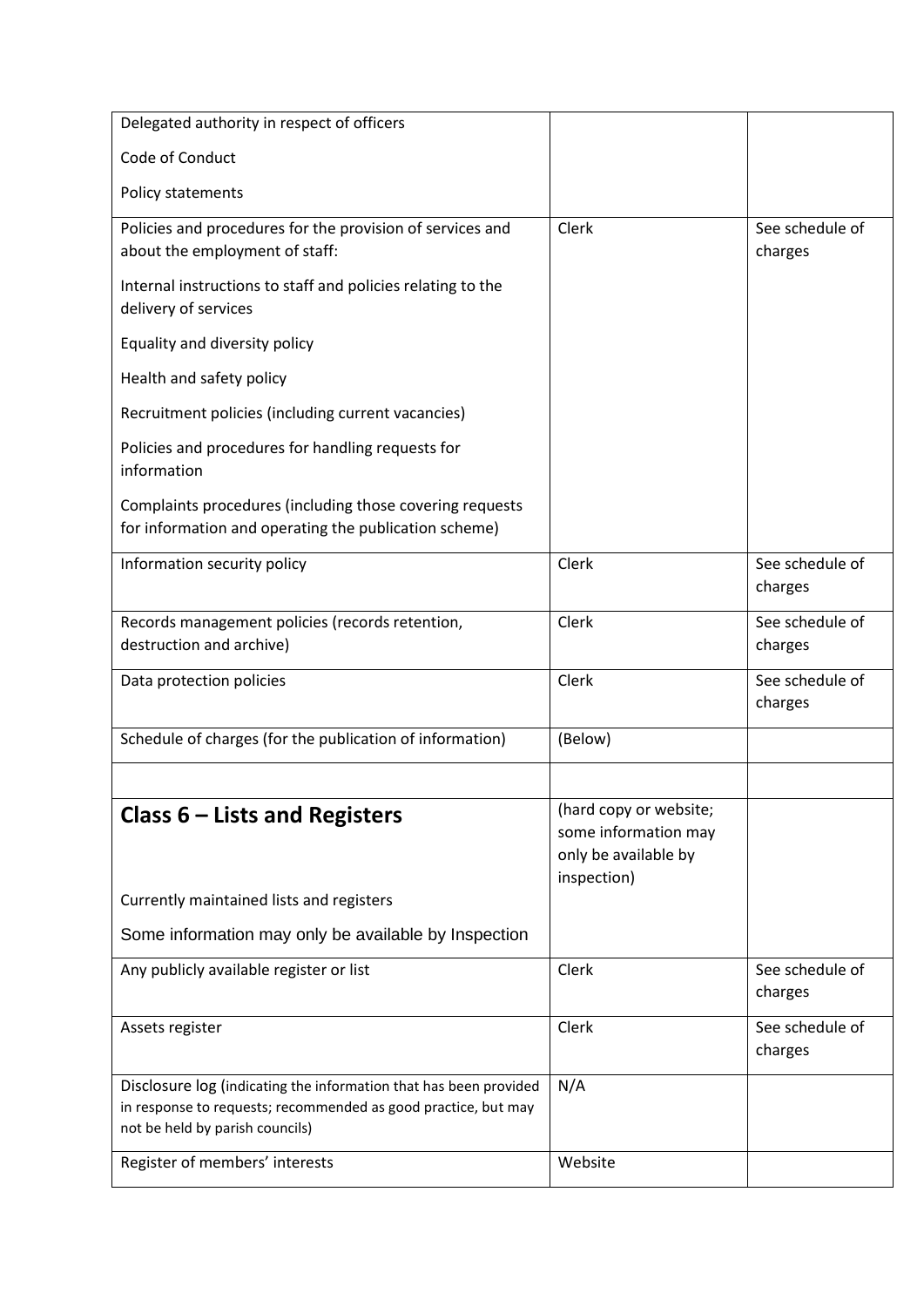| Register of gifts and hospitality                             | Clerk                                          | See schedule of |
|---------------------------------------------------------------|------------------------------------------------|-----------------|
|                                                               |                                                | charges         |
|                                                               |                                                |                 |
|                                                               |                                                |                 |
| Class $7 -$ The services we offer                             | (hard copy or website;<br>some information may |                 |
| (Information about the services we offer, including leaflets, | only be available by                           |                 |
| guidance and newsletters produced for the public and          | inspection)                                    |                 |
| businesses)                                                   |                                                |                 |
|                                                               |                                                |                 |
| Allotments                                                    | None                                           |                 |
| Burial grounds and closed churchyards                         | None                                           |                 |
| Community centres and village halls                           | None                                           |                 |
| Parks, playing fields and recreational facilities             | Clerk                                          | See schedule of |
|                                                               |                                                | charges         |
| Seating, litter bins, clocks, memorials and lighting          | Clerk                                          | See schedule of |
|                                                               |                                                | charges         |
| <b>Bus shelters</b>                                           | Clerk                                          | See schedule of |
|                                                               |                                                | charges         |
| Markets                                                       | None                                           |                 |
| Public conveniences                                           | None                                           |                 |
| Agency agreements                                             | Clerk                                          | See schedule of |
|                                                               |                                                | charges         |
| Services for which the council is entitled to recover a fee,  | N/A                                            |                 |
| together with those fees (e.g. burial fees)                   |                                                |                 |
|                                                               |                                                |                 |
|                                                               |                                                |                 |

## **3. CONTACT DETAILS**

Request for hard copies:

**Parish Clerk**

**The Parish Office**

**Sargent Way**

**Broadbridge Heath**

#### **RH12 3TS**

Email [clerk@broadbridgeheath-pc.gov.uk](mailto:clerk@broadbridgeheath-pc.gov.uk) Telephone 07716 130103

Website Address: [www.broadbridgeheath-pc.gov.uk](http://www.broadbridgeheath-pc.gov.uk/)